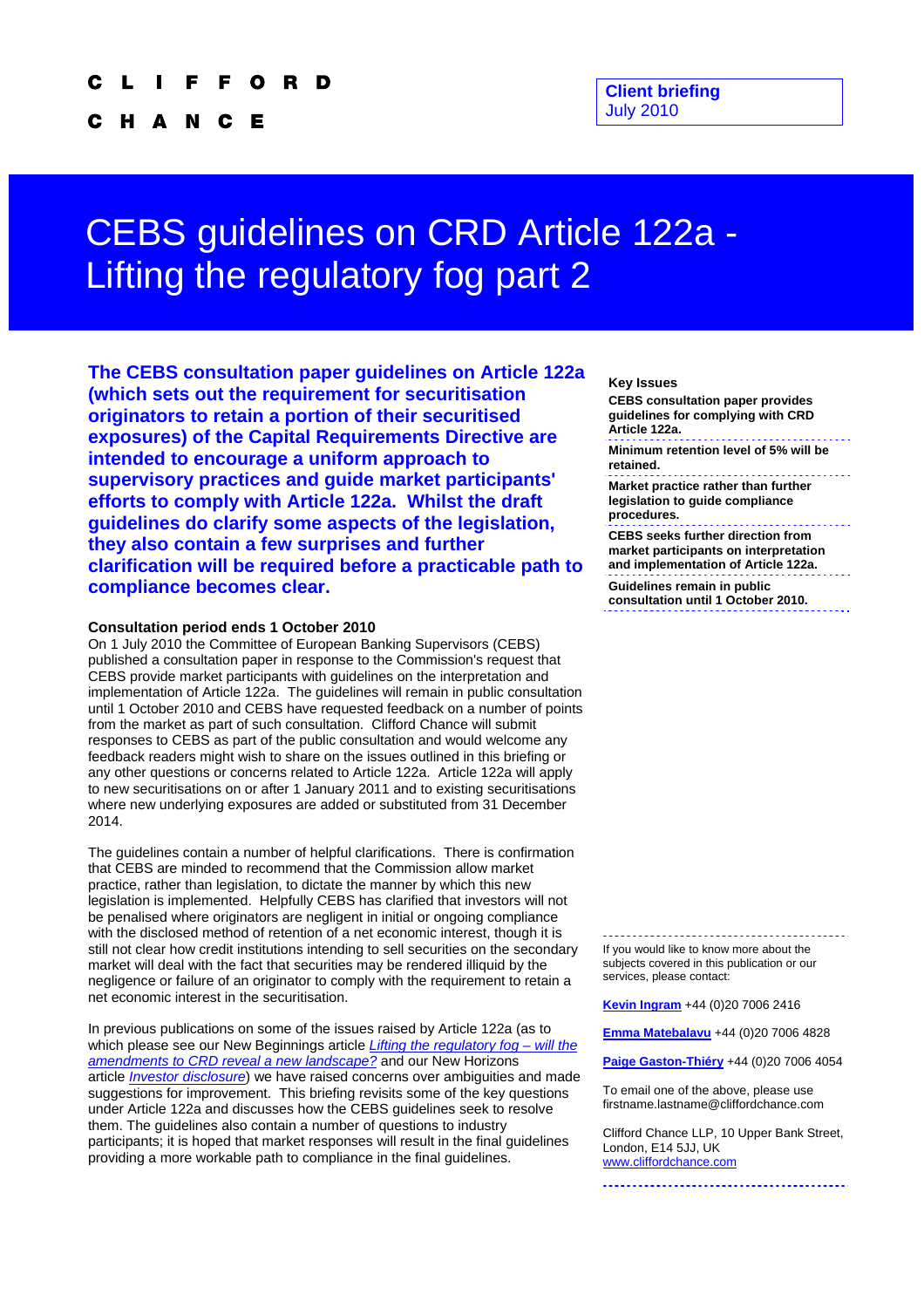# **RETENTION OF NET ECONOMIC INTEREST**

*Will the net economic interest retention level be increased beyond 5%?* 

The guidelines point to a report published by the Commission on 28 May 2010 where the Commission concluded that the minimum retention level of 5% (being the minimum amount of a securitised exposure required to be retained by the originator) would be retained, but acknowledges that investors may require a higher level of retention in certain circumstances.

#### *Must the form of retention be static over the life of the transaction?*

The requirement to retain a net economic interest of 5% under Paragraph 1 may be fulfilled by compliance with any one of options (a), (b), (c) or (d) separately (see below), but not by a combination of more than one of these options. The form of retention cannot change during the life of the transaction, save under exceptional circumstances (for example where a restructuring is necessary), provided that the exceptional circumstances are disclosed to investors and that such change does not affect the compliance with the requirements of Paragraph 1 of Article 122a. Unfortunately the guidelines do not state whether it would be acceptable for an originator to vary the manner by which it achieves compliance under an option by changing the nature of compliance within the parameters of that option. Options (a), (b), (c) and (d) are set out below:

*For the purpose of this Article, "retention of net economic interest" means:*

*a) retention of no less than 5% of the nominal value of each of the tranches sold or transferred to the investors;*

*b) in the case of securitisations of revolving exposures, retention of the originator's interest of no less than 5% of the nominal value of the securitised exposures;*

*c) retention of randomly selected exposures, equivalent to no less than 5% of the nominal amount of the securitised exposures, where such exposures would otherwise have been securitised in the securitisation, provided that the number of potentially securitised exposures is no less than 100 at origination; or*

*d) retention of the first loss tranche and, if necessary, other tranches having the same or a more severe risk profile than those transferred or sold to investors and not maturing any earlier than those transferred or sold to investors, so that the retention equals in total no less than 5% of the nominal value of the securitised exposures.*

*Is retention of 5% of each securitised exposure sufficient to comply with option (a)?*  The vertical slice retention of 5% of the nominal value of each of the tranches may also be achieved by retaining 5% of each of the securitised exposures if the portions retained always rank *pari passu* or are junior to the securitised portions.

*Is option (b) applicable to both securitisations of revolving exposures and revolving securitisations of non-revolving exposures?* 

Sensibly, the use of option (b) has been interpreted to be applicable not only to securitisations of revolving exposures, but also to revolving securitisations of non-revolving exposures (or revolving securitisations with a combination of revolving and non-revolving exposures). For example, this means that both a revolving securitisation of credit card loans (where the loans themselves have revolving balances) and a revolving securitisation of mortgage loans (where the loans themselves do not have revolving balances) are captured under option (b).

*Where randomly selected exposures are retained, what precisely is meant by the requirement in option (c)?*  Where option (c) is used, i.e. the originator chooses to retain randomly selected exposures equivalent to not less that 5% of the nominal amount of the securitised exposures, the requirement that the number of potentially securitised exposures is no less than 100 at origination means that the pool of potentially securitised exposures from which the 5% of randomly selected exposures is drawn contains no less than 100 exposures, not that the randomly selected retained exposure themselves consist of no less than 100 exposures. Notwithstanding this specific number, as a general principle the choice of option (c) as a method of fulfilling the retention requirement is intended primarily for granular pools of securitised exposures, and should option (c) be used the outcome of the random selection process should not result in either the retained or securitised portion being overly concentrated.

Significantly, and somewhat illogically, the randomly selected exposures that are retained on the originator's balance sheet to meet the requirement should be a static pool of exposures, i.e. it is not possible for a sponsor, originator or original lender at different times to designate different exposures as being those that enable it to fulfil the retention requirement, except insofar as this is done to fulfil the requirements with respect to a securitisation in which the revolving balance of securitised exposures fluctuates over time. Although this clarification is helpful, we note that the use of option (c) to comply with Paragraph 1 will require the relevant originator to hold and track the exposures designated as the retained interest at origination.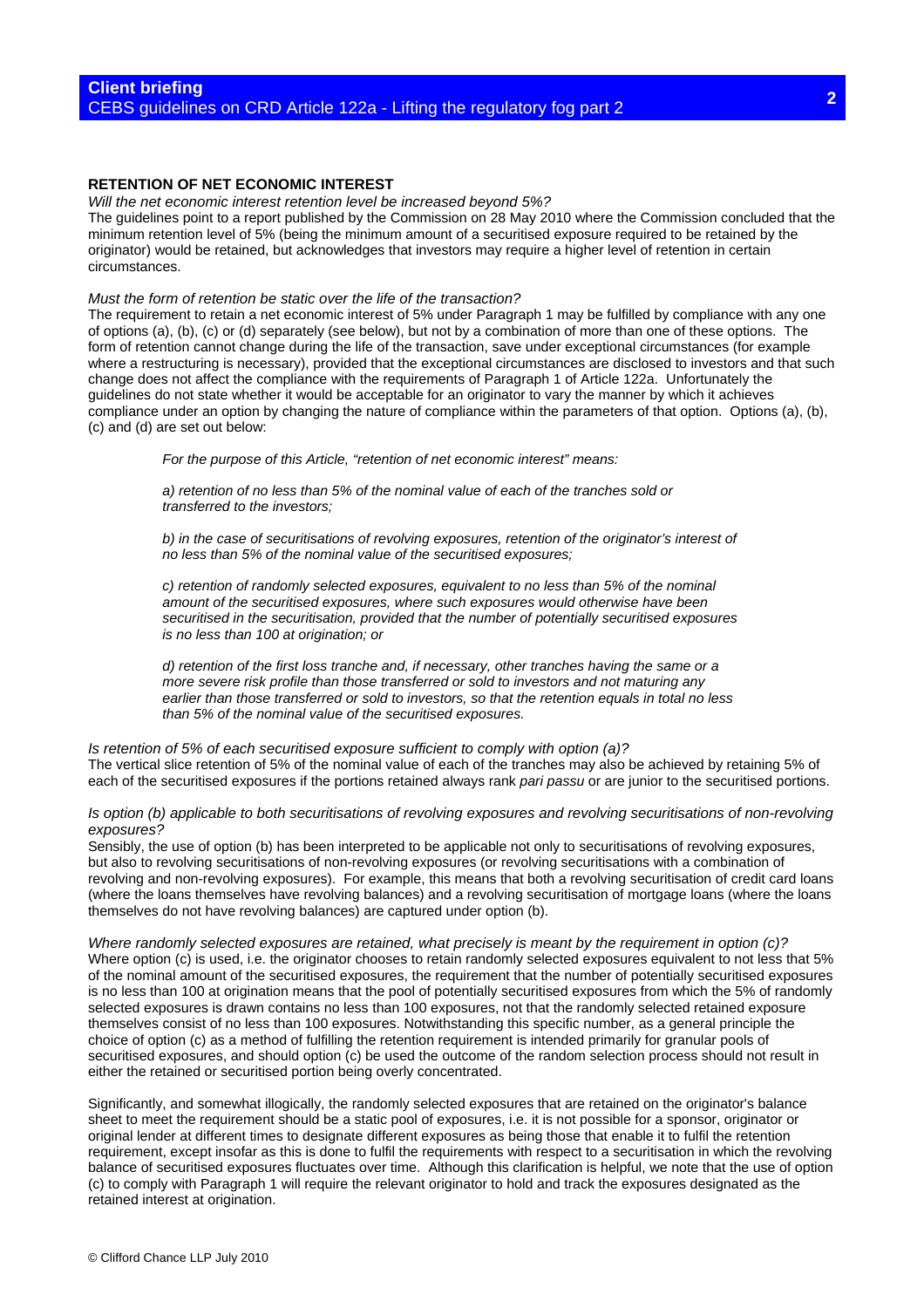# *How is the retention requirement fulfilled where there is more than one originator?*

The requirement to retain a net economic interest may not be fulfilled by one originator or original lender on behalf of others where the securitised exposures are those of multiple originators or original lenders. It should instead be fulfilled by each individually or alternatively by the sponsor of the securitisation.

#### *How will the retention requirement apply to resecuritisations?*

From the perspective of an investor in a resecuritisation, the retention requirement would apply only to the second "repackaged" layer of the transaction (in which they are investing). However, the sponsor or originator of a resecuritisation has a duty to ensure that the securitisations from which it is constructed also fulfil the retention requirement and to disclose this to investors in the resecuritisations. In the context of resecuritisations, credit institutions should be particularly sensitive to the use of SPVs: the guidelines specify that investors should not invest in structures created with the intention of avoiding the economic substance of the retention requirements.

#### *Tips for managing the retained interest over time?*

The level of commitment to retention should not be reduced either through hedging or selling the retained interest. With regard to hedging, the aim has been to exclude hedging that eliminates a sponsor's, originator's or original lender's exposure to the credit quality of the specific exposures that have been securitised; CEBS is open to considering proposals aimed at balancing this with an approach that ensures that there is still sufficient flexibility for credit institutions to risk-manage exposure to broader changes in the credit quality of the asset classes, collateral, or macroeconomic variables to which they are exposed through their lending activities, securitisation activities, or otherwise. CEBS identifies possible types of hedging which might be considered permissible at paragraph 31 of the guidelines.

A credit institution will become exposed to credit risk by virtue of the activities of any related entity which falls within the same scope where consolidated supervision is applied. Furthermore, the economic substance of the requirements (e.g. no hedging) should be respected at consolidated as well as at an individual level.

With regard to the suggestion that an originator would be in breach of Paragraph 1 if it were to sell its retained interest in a securitisation, the guidelines do not state how an equitable sale would be treated where the legal interest would continue to be retained by the originator. Given that the objective of Article 122a is a retention of the economic interest by originators, the ability to fund the retained piece should not be restricted by the legal form of the funding, i.e. a repurchase arrangement is not an economic sale and should not breach the requirements. Unfortunately, CEBS appear to be taking a relatively literal approach to this aspect of the legislation. Furthermore, CEBS have not clarified how the sale of an entire business would be treated. We would suggest the purchaser of the business should inherit the obligation to retain a net economic interest in any assets which form part of a securitisation forming part of the sale however this has not been addressed in the consultation paper guidelines.

Measurement of the level of commitment will not be affected by either (i) the amortisation of such interest via cash flow allocation (within parameters) or (ii) through the allocation of losses which in effect reduce the level of retention over time. Nonetheless, at origination there should not be embedded mechanisms in the securitisation transaction by which the net economic interest retained by originators, sponsors or original lenders could decline over time faster than the interest transferred such that the retention requirement is no longer fulfilled.

#### **DUE DILIGENCE AND ONGOING MONITORING**

#### *How must the originator disclose its intention to retain net economic interest?*

The disclosure by an originator, sponsor or original lender should be made available publicly and should be appropriately documented. Such disclosures may be made privately where appropriate (for example, a bilateral or private transaction), however oral disclosures will not be adequate to demonstrate compliance.

#### *How often should the disclosure be confirmed during the life of the transaction?*

The disclosure should be made at origination of the transaction, and should be confirmed thereafter with the same frequency as the reporting frequency of the transaction (but at a minimum annually), and at any point where the requirement is breached. The reporting frequency of the transaction would typically be the frequency with which the servicer report, investor report, trustee report, or any similar document is published. The obligation of a sponsor, originator or original lender credit institution is to disclose that it continues to fulfil the obligation that it initially undertook to maintain net economic interest in the securitisation. The obligation does not extend to providing further information with respect to the current nominal value, current market value, or any impairments or write-downs on such retained interest (although market participants are of course free to supply or demand this as they see fit).

#### *Who is responsible for undertaking due diligence?*

Credit institutions should not invest in securitisations where they determine that they do not have, and will not be able to receive, adequate information to undertake thorough due diligence and satisfy the requirements of the CRD.

Actions that are beyond the control of the credit institution as investor will not typically constitute negligence or omission of that credit institution, provided it has already fulfilled, through appropriate due diligence, its requirement to ensure that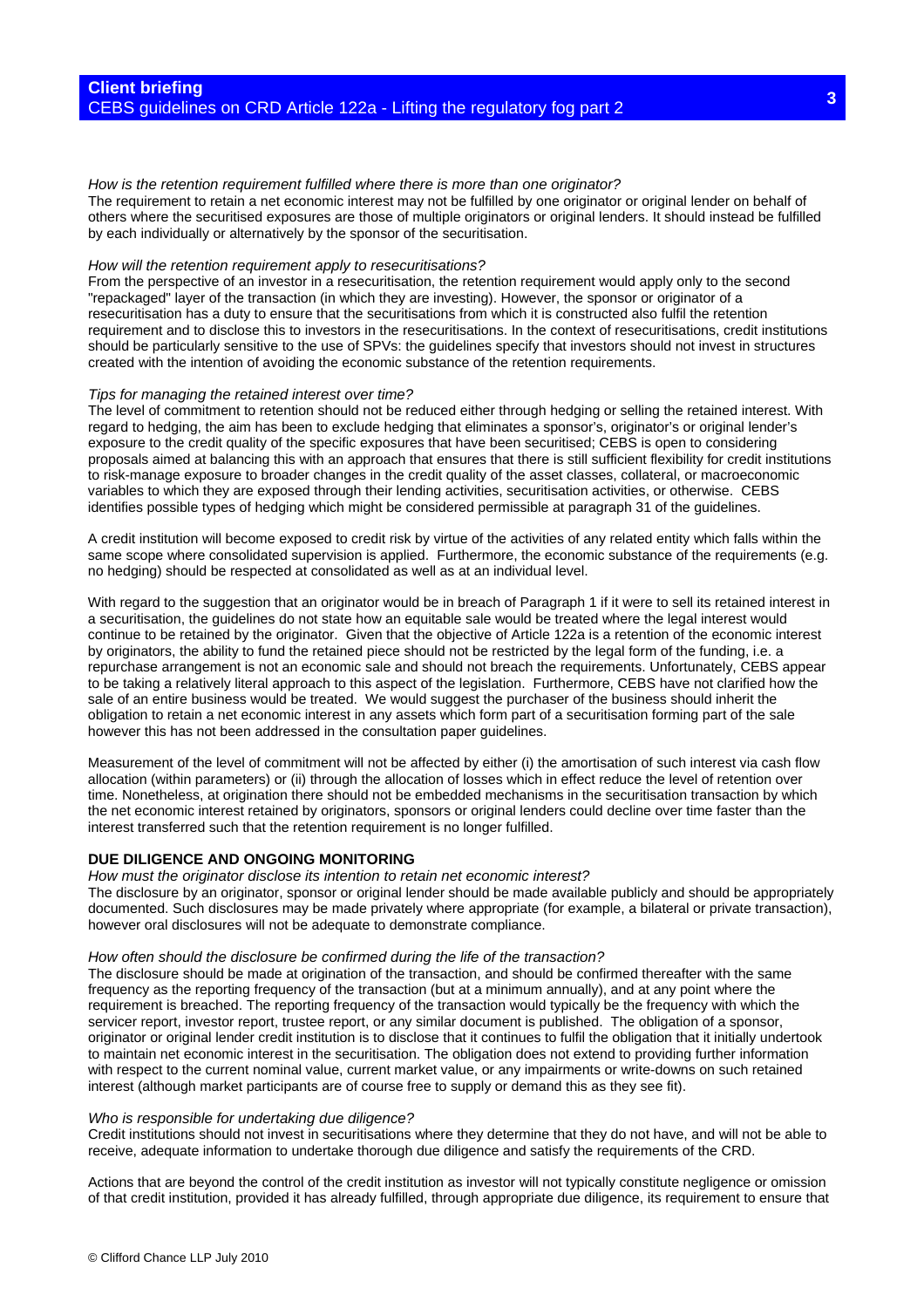the originator, sponsor or original lender explicitly disclosed that it would retain such an interest and would make available sufficient information to allow the investing credit institution to fulfil the other relevant requirements of Article 122a.

*What if the originator is subsequently negligent in or fails to fulfil its due diligence obligations?*  As a general principle, credit institutions are not obliged to dispose of a securitisation position, nor will they typically be subject to additional risk weights, should the originator, sponsor or original lender subsequently fail to act in the manner it disclosed at origination and the credit institution is not deemed to be responsible for negligence or omission in the fulfilment of its due diligence obligations. Whilst helpful, the concern is that the originator's failure to comply with the requirements of Article 122a will still affect investors as this may render securitised investments illiquid on the secondary market (save for those sold to investors not caught by Article122a).

# **CONSEQUENCES OF NON-COMPLIANCE – ADDITIONAL RISK WEIGHTING**

#### *Is there a cap on additional risk weights?*

The text of Paragraph 5 of Article 122a provides that the additional risk weight can be no less than 250% of the original risk weight and is capped at 1250%. This could in certain instances result in the overall capital required to be held against a securitisation position exceeding the exposure value of the relevant securitisation position. CEBS indicate that the cumulative result of any application of these rules should not result in the capital held against a securitisation exceeding the exposure value of the securitisation position.

Please see the table below for a summary of material obligations imposed by Article 122a and the additional risk weights applied for non-compliance with each.

|    | Material obligations imposed by<br>Article 122a                                                         | Additional risk weights applied for<br>non-compliance* |
|----|---------------------------------------------------------------------------------------------------------|--------------------------------------------------------|
| 1. | Establishing and verifying disclosure of<br>retention by the originator, sponsor or<br>original lender. | 1000%                                                  |
| 2. | Understanding, analyzing and recording<br>the risk profile of the securitisation<br>positions.          | 250%**                                                 |
| 3. | their<br>securitisation<br>Stress-testing<br>positions.                                                 | 500%                                                   |
| 4. | Monitoring the ongoing performance of<br>their securitisation positions.                                | 750%                                                   |

\*For multiple breaches, the additional risk weights outlined above are additive, albeit subject to a maximum additional risk weight of 1250%.

\*\* The obligation to understand, analyze and record the risk profile of securitisation positions is broken down into six further sub-categories, each of which attracts its own penalty for noncompliance of 250%.

#### *W hat if repeat breaches occur on the same securitisation?*

For repeat breaches on the same securitisation holding, an imm ediate risk weight of 1250% would be applied for a occurring on one holding over a consecutive period of time (for instance, two consecutive days), but to the requirements minimum period of one year. Repeat breaches on the same securitisation holding refers not to the same breach being breached at different points in time on the same holding.

### *For how long are the additional risk weights are imposed?*

The period of time for which the additional risk weights are imposed would typically match the period of time for which the breach existed or continues to exist.

#### *Are originators obliged to disclose breaches to the market?*

In situations where the prior capital treatment resulted in a risk weight that equals (or for any reason exceeds) 1250% and a breach of the obligations under Article 122a occurs, CEBS proposes that the credit institution should disclose to the market that such a breach has occurred.